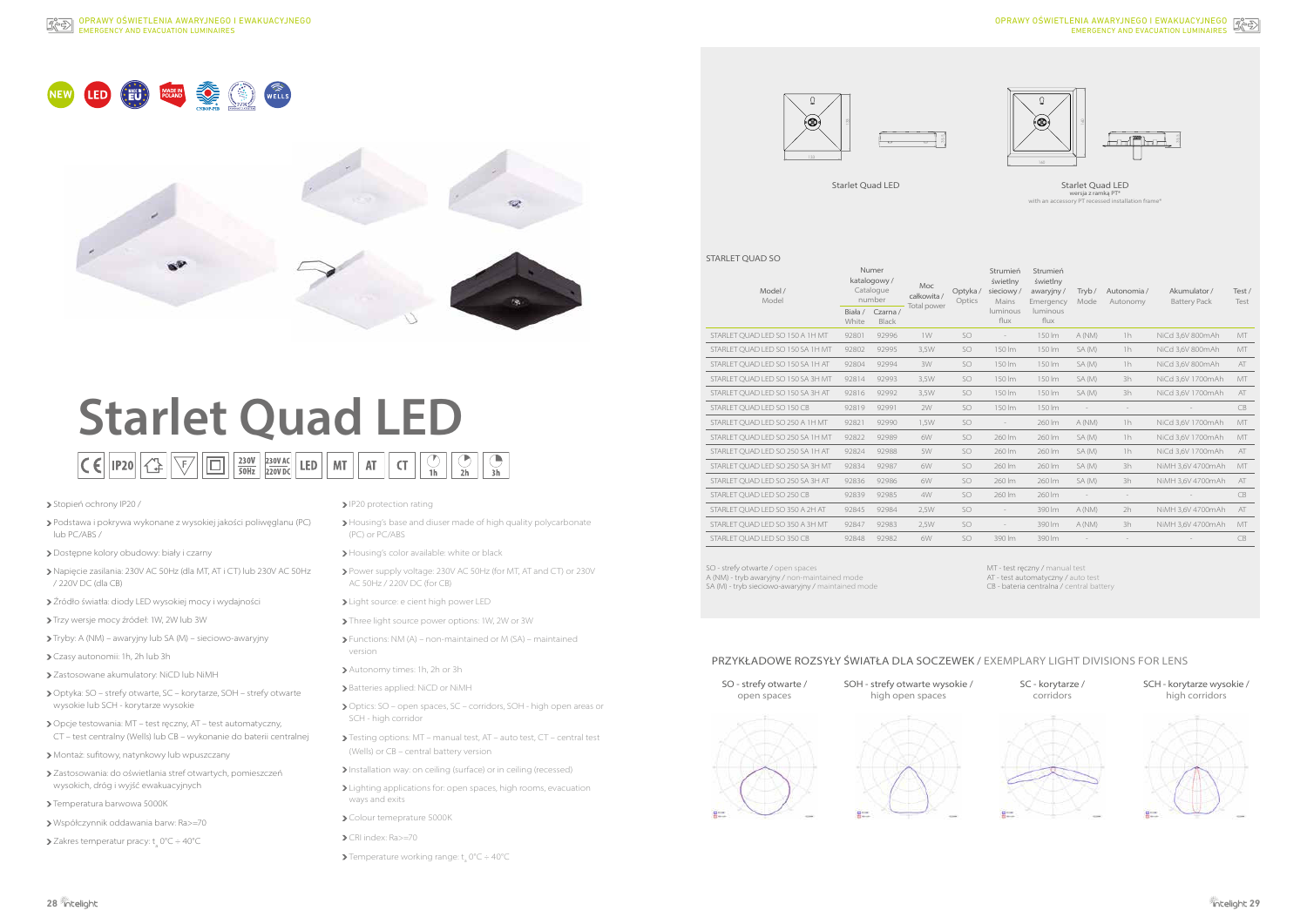#### EMERGENCY AND EVACUATION LUMINAIRES OPRAWY OŚWIETLENIA AWARYJNEGO I EWAKUACYJNEGO

| Model /<br>Model                 |                                              | Numer<br>katalogowy/<br>Catalogue<br>number | <b>Moc</b><br>całkowita / | Optyka/<br>Optics | Strumień<br>świetlny<br>sieciowy/<br>Mains | Strumień<br>świetlny<br>awaryjny/<br>Emergency | Tryb/<br>Mode            | Autonomia /<br>Autonomy | Akumulator /<br><b>Battery Pack</b> | Test/<br>Test |
|----------------------------------|----------------------------------------------|---------------------------------------------|---------------------------|-------------------|--------------------------------------------|------------------------------------------------|--------------------------|-------------------------|-------------------------------------|---------------|
|                                  | Biała /<br>Czarna /<br>White<br><b>Black</b> |                                             | <b>Total power</b>        |                   | luminous<br>flux                           | luminous<br>flux                               |                          |                         |                                     |               |
| STARLET QUAD LED SC 150 A 1H MT  | 92901                                        | 92900                                       | 1W                        | SC                | $\overline{\phantom{a}}$                   | 140 lm                                         | A (NM)                   | 1h                      | NiCd 3,6V 800mAh                    | MT            |
| STARLET OUAD LED SC 150 SA 1H MT | 92902                                        | 92899                                       | 3.5W                      | <b>SC</b>         | 140 lm                                     | 140 lm                                         | SA (M)                   | 1h                      | NiCd 3,6V 800mAh                    | MT            |
| STARLET OUAD LED SC 150 SA 1H AT | 92904                                        | 92898                                       | 3W                        | SC                | 140 lm                                     | 140 lm                                         | SA(M)                    | 1h                      | NiCd 3,6V 800mAh                    | AT            |
| STARLET OUAD LED SC 150 SA 3H MT | 92914                                        | 92897                                       | 3.5W                      | <b>SC</b>         | 140 lm                                     | 140 lm                                         | SA (M)                   | 3h                      | NiCd 3.6V 1700mAh                   | MT            |
| STARLET OUAD LED SC 150 SA 3H AT | 92916                                        | 92896                                       | 3,5W                      | SC                | 140 lm                                     | 140 lm                                         | SA (M)                   | 3h                      | NiCd 3,6V 1700mAh                   | AT            |
| STARLET OUAD LED SC 150 CB       | 92919                                        | 92895                                       | 2W                        | <b>SC</b>         | 140 lm                                     | 140 lm                                         |                          |                         |                                     | CB            |
| STARLET OUAD LED SC 250 A 1H MT  | 92921                                        | 92894                                       | 1.5W                      | SC                |                                            | 240 lm                                         | A (NM)                   | 1h                      | NiCd 3.6V 1700mAh                   | MT            |
| STARLET OUAD LED SC 250 SA 1H MT | 92922                                        | 92893                                       | 6W                        | SC                | 240 lm                                     | 240 lm                                         | SA (M)                   | 1h                      | NiCd 3.6V 1700mAh                   | MT            |
| STARLET OUAD LED SC 250 SA 1H AT | 92924                                        | 92892                                       | 5W                        | SC                | 240 lm                                     | 240 lm                                         | SA (M)                   | 1h                      | NiCd 3,6V 1700mAh                   | AT            |
| STARLET OUAD LED SC 250 SA 3H MT | 92934                                        | 92891                                       | 6W                        | SC                | 240 lm                                     | 240 lm                                         | SA (M)                   | 3h                      | NiMH 3,6V 4700mAh                   | MT            |
| STARLET OUAD LED SC 250 SA 3H AT | 92936                                        | 92890                                       | 6W                        | SC                | 240 lm                                     | 240 lm                                         | SA (M)                   | 3h                      | NiMH 3,6V 4700mAh                   | AT            |
| STARLET QUAD LED SC 250 CB       | 92939                                        | 92889                                       | 4W                        | <b>SC</b>         | 240 lm                                     | 240 lm                                         | $\overline{\phantom{a}}$ | $\qquad \qquad -$       |                                     | <b>CB</b>     |
| STARLET QUAD LED SC 350 A 2H AT  | 92945                                        | 92888                                       | 2,5W                      | SC                | $\overline{\phantom{a}}$                   | 340 lm                                         | A (NM)                   | 2h                      | NiMH 3,6V 4700mAh                   | AT            |
| STARLET OUAD LED SC 350 A 3H MT  | 92947                                        | 92887                                       | 2,5W                      | SC                | $\overline{\phantom{a}}$                   | 340 lm                                         | A (NM)                   | 3h                      | NiMH 3,6V 4700mAh                   | MT            |
| STARLET OUAD LED SC 350 CB       | 92948                                        | 92886                                       | 6W                        | SC                | 340 lm                                     | 340 lm                                         |                          |                         |                                     | <b>CB</b>     |

## STARLET QUAD LED SC

SC - soczewka korytarzowa / corridor lens type A (NM) - tryb awaryjny / non-maintained mode SA (M) - tryb sieciowo-awaryjny / maintained mode MT - test ręczny / manual test AT - test automatyczny / auto test CB - bateria centralna / central battery

Starlet Quad SO zainstalowana jako PT / installed as PT (recessed)







# AKCESORIA / ACCESSORIES

| Model /<br>Model                  | <b>Numer</b><br>katalogowy/<br>Catalogue<br>number |                         | <b>Moc</b><br>całkowita /<br>Total | Optyka/<br>Optics | Strumień<br>świetlny<br>sieciowy/<br>Mains | Strumień<br>świetlny<br>awaryjny/<br>Emergency | Tryb/<br>Mode | Autonomia/<br>Autonomy | Akumulator /<br><b>Battery Pack</b> | Test/<br>Test |
|-----------------------------------|----------------------------------------------------|-------------------------|------------------------------------|-------------------|--------------------------------------------|------------------------------------------------|---------------|------------------------|-------------------------------------|---------------|
|                                   | Biała /<br>White                                   | Czarna/<br><b>Black</b> | power                              |                   | luminous<br>flux                           | luminous<br>flux                               |               |                        |                                     |               |
| STARLET QUAD LED SOH 250 SA 1H MT | 92852                                              | 92981                   | 6W                                 | SOH               | 260 lm                                     | 260 lm                                         | SA (M)        | 1 <sub>h</sub>         | NiCd 3,6V 1700mAh                   | MT            |
| STARLET OUAD LED SOH 250 SA 1H AT | 92854                                              | 92980                   | 5W                                 | SOH               | 260 lm                                     | 260 lm                                         | SA (M)        | 1 <sub>h</sub>         | NiCd 3,6V 1700mAh                   | AT            |
| STARLET OUAD LED SOH 250 SA 3H MT | 92864                                              | 92979                   | 6W                                 | SOH               | 260 lm                                     | 260 lm                                         | SA (M)        | 3h                     | NiMH 3.6V 4700mAh                   | MT            |
| STARLET QUAD LED SOH 250 SA 3H AT | 92866                                              | 92970                   | 6W                                 | SOH               | 260 lm                                     | 260 lm                                         | SA(M)         | 3h                     | NiMH 3,6V 4700mAh                   | AT            |
| STARLET OUAD LED SOH 250 CB       | 92869                                              | 92950                   | 4W                                 | SOH               | 260 lm                                     | 260 lm                                         |               |                        |                                     | CB            |
| STARLET OUAD LED SOH 350 A 2H AT  | 92875                                              | 92949                   | 2,5W                               | SOH               | $\qquad \qquad =$                          | 390 lm                                         | A (NM)        | 2h                     | NiMH 3,6V 4700mAh                   | AT            |
| STARLET OUAD LED SOH 350 A 3H MT  | 92877                                              | 92940                   | 2,5W                               | SOH               | $\overline{\phantom{a}}$                   | 390 lm                                         | A(NM)         | 3h                     | NiMH 3,6V 4700mAh                   | MT            |
| STARLET QUAD LED SOH 350 CB       | 92878                                              | 92920                   | 6W                                 | SOH               | 390 lm                                     | 390 lm                                         |               |                        |                                     | CB            |
|                                   |                                                    |                         |                                    |                   |                                            |                                                |               |                        |                                     |               |

| Model /<br>Model                  |                  | <b>Numer</b><br>katalogowy/<br>Catalogue<br>number | <b>Moc</b><br>całkowita /<br>Total | Optyka/<br>Optics | Strumień<br>świetlny<br>sieciowy/<br><b>Mains</b> | Strumień<br>świetlny<br>awaryjny/<br>Emergency | Tryb/<br><b>Mode</b> | Autonomia /<br>Autonomy | Akumulator /<br><b>Battery Pack</b> | Test/<br>Test |
|-----------------------------------|------------------|----------------------------------------------------|------------------------------------|-------------------|---------------------------------------------------|------------------------------------------------|----------------------|-------------------------|-------------------------------------|---------------|
|                                   | Biała /<br>White | Czarna/<br><b>Black</b>                            | power                              |                   | luminous<br>flux                                  | luminous<br>flux                               |                      |                         |                                     |               |
| STARLET OUAD LED SCH 250 SA 1H MT | 92952            | 92885                                              | 6W                                 | SCH               | 240 lm                                            | 240 lm                                         | SA(M)                | 1h                      | NiCd 3.6V 1700mAh                   | MT            |
| STARLET QUAD LED SCH 250 SA 1H AT | 92954            | 92884                                              | 5W                                 | SCH               | 240 lm                                            | 240 lm                                         | SA(M)                | 1 <sub>h</sub>          | NiCd 3,6V 1700mAh                   | AT            |
| STARLET OUAD LED SCH 250 SA 3H MT | 92964            | 92883                                              | 6W                                 | SCH               | 240 lm                                            | 240 lm                                         | SA(M)                | 3h                      | NiMH 3.6V 4700mAh                   | MT            |
| STARLET QUAD LED SCH 250 SA 3H AT | 92966            | 92882                                              | 6W                                 | SCH               | 240 lm                                            | 240 lm                                         | SA(M)                | 3h                      | NiMH 3,6V 4700mAh                   | AT            |
| STARLET OUAD LED SCH 250 CB       | 92969            | 92881                                              | 4W                                 | SCH               | 240 lm                                            | 240 lm                                         |                      |                         |                                     | <b>CB</b>     |
| STARLET QUAD LED SCH 350 A 2H AT  | 92975            | 92880                                              | 2,5W                               | SCH               | $\hspace{0.1mm}-\hspace{0.1mm}$                   | 400 lm                                         | A(NM)                | 2h                      | NiMH 3,6V 4700mAh                   | AT            |
| STARLET OUAD LED SCH 350 A 3H MT  | 92977            | 92879                                              | 2,5W                               | SCH               | $\hspace{1.0cm} - \hspace{1.0cm}$                 | 400 lm                                         | A (NM)               | 3h                      | NiMH 3.6V 4700mAh                   | MT            |
| STARLET OUAD LED SCH 350 CB       | 92978            | 92870                                              | 6W                                 | SCH               | 400 lm                                            | 400 lm                                         |                      |                         |                                     | <b>CB</b>     |
|                                   |                  |                                                    |                                    |                   |                                                   |                                                |                      |                         |                                     |               |

### STARLET QUAD LED SOH

### STARLET QUAD LED SCH

SOH - strefy otwarte wysokie / open spaces high A (NM) - tryb awaryjny / non-maintained mode SA (M) - tryb sieciowo-awaryjny / maintained mode MT - test ręczny / manual test

AT - test automatyczny / auto test

CB - bateria centralna / central battery

SCH - soczewka korytarzowa do wysokich pomieszczeń / corridor lens type for high spaces A (NM) - tryb awaryjny / non-maintained mode SA (M) - tryb sieciowo-awaryjny / maintained mode

MT - test ręczny / manual test

AT - test automatyczny / auto test

CB - bateria centralna / central battery